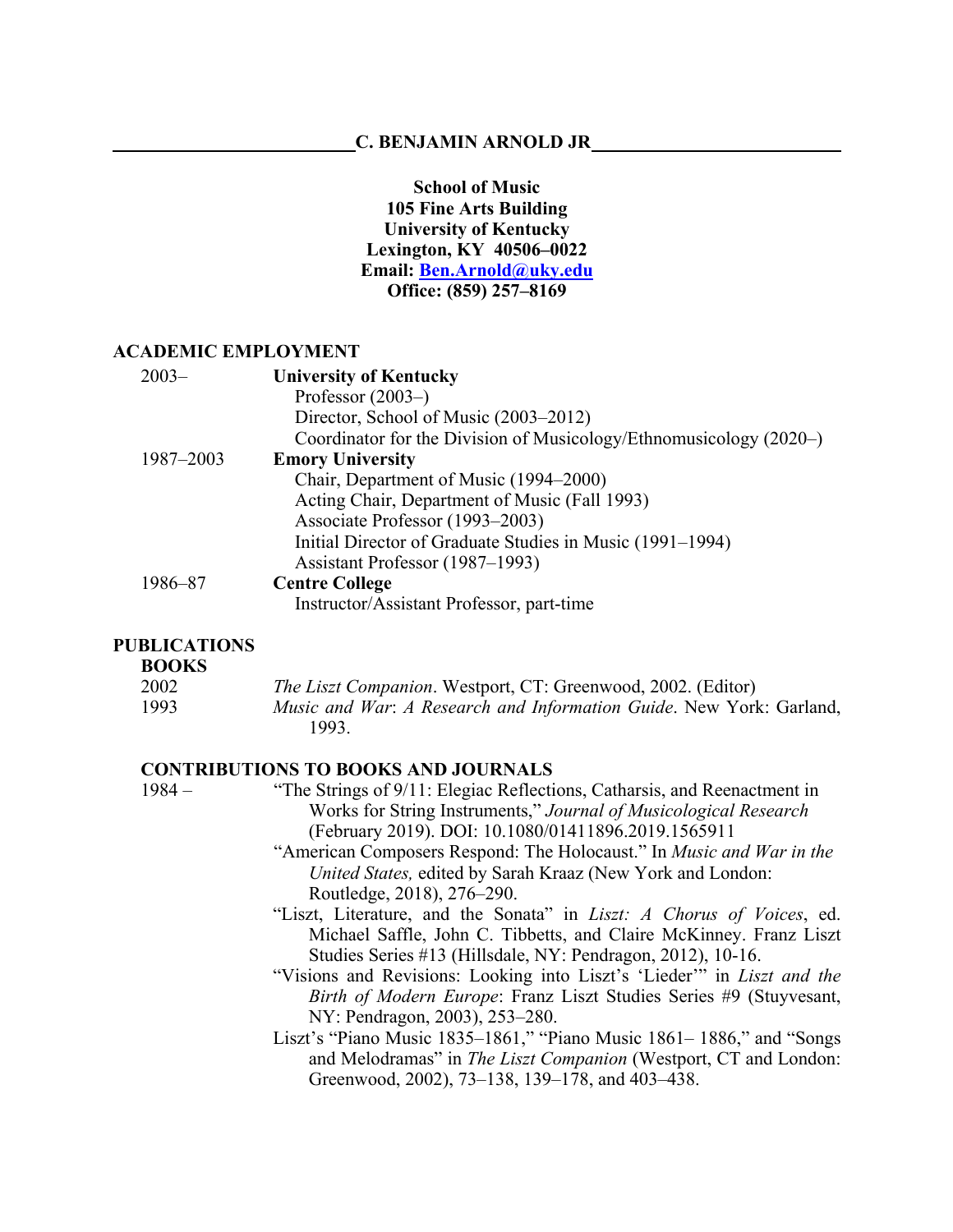- "Franz Liszt: An Autobiographical and Virtuosic Revolution," in *Liszt the Progressive*. Studies in the History and Interpretation of Music, vol. 72 (Lewiston-Queenston-Lampeter: Mellen Press, 2001), 3–13.
- Two articles for *The New Grove Dictionary*, 2nd ed., Stanley Sadie. (London: MacMillan, 2001): "Sidney Foster" and "Albert Spalding."
- "War and the Military in Music," in *The Oxford Companion to American Military History* (Oxford and New York: Oxford University Press, 1999), 457–460.
- "Art Music and World War II," in *World War II in Asia and the Pacific and the War's Aftermath, with General Themes: A Handbook of Literature and Research* (Westport, CT and London: Greenwood, 1998), 323– 333.
- "Franz Liszt: The Reader, the Intellectual, the Musician," in *Analecta Lisztiana I*: *Liszt and His World*. Franz Liszt Studies Series #5. (Stuyvesant, NY: Pendragon, 1998), 37–60.
- "Music in Lancaster, Kentucky, 1885–1910: Local Talent, Touring Artists, and the Opera House," in *Music and Culture in America: 1861–1918*  (New York and London: Garland, 1998), 197–220.
- "Liszt and the Music of Revolution and War," in *Analecta Lisztiana II*: *New Perspectives on Liszt and His Music.* Franz Liszt Studies Series #6. (Stuyvesant, NY: Pendragon, 1997), 225–238.
- "Art Music and the Holocaust," *Holocaust and Church Struggle: Religion, Power and the Politics of Resistance. Studies in the Shoah XVI* (Lanham, New York and London: University Press of America, 1996), 99–115. (Revision of article in *Holocaust and Genocide Studies*).
- "Tradition and Growth in the Concertos of Nielsen," in *The Nielsen Companion* (Portland, Oregon: Amadeus, 1995), 350–376.
- "War Music and its Innovations," *The Music Review* 55 n1 (February 1994): 52–57.
- "Piano in the Home," [social history] in *Encyclopedia of Keyboard Instruments*: *The Piano* (New York: Garland, 1993), 172–174.
- "Art Music and the Holocaust," *Holocaust and Genocide Studies* 6 n4 (1991): 335–349.
- "An Annotated Discography of Liszt Recordings," in Michael Saffle, *A Guide to Liszt Research* (New York: Garland, 1991), 365–379.
- "Wagner and Liszt: Borrowings, Theft, and Assimilation Before 1860," *Journal of the American Liszt Society* 30 (July–December 1991): 3–20.
- "Music, Meaning, and War: The Titles of War Compositions," *International Review of the Aesthetics and Sociology of Music*: 22 n1 (June 1991): 19–28.
- "War Music and the American Composer During the Era of the Vietnam War," *The Musical Quarterly* 75 n3 (Fall 1991): 316–335.
- "Liszt in Ireland (and Belgium): Reports from a Concert Tour," *Journal of the American Liszt Society* 26 (July-December 1989): 3–11. (Coauthored with Michael Saffle).
- "Georgy Sviridov," in *Biographical Dictionary of Russian/Soviet Composers*, ed. Allan Ho and Dmitry Feofanov (New York: Greenwood, 1989), 534–535.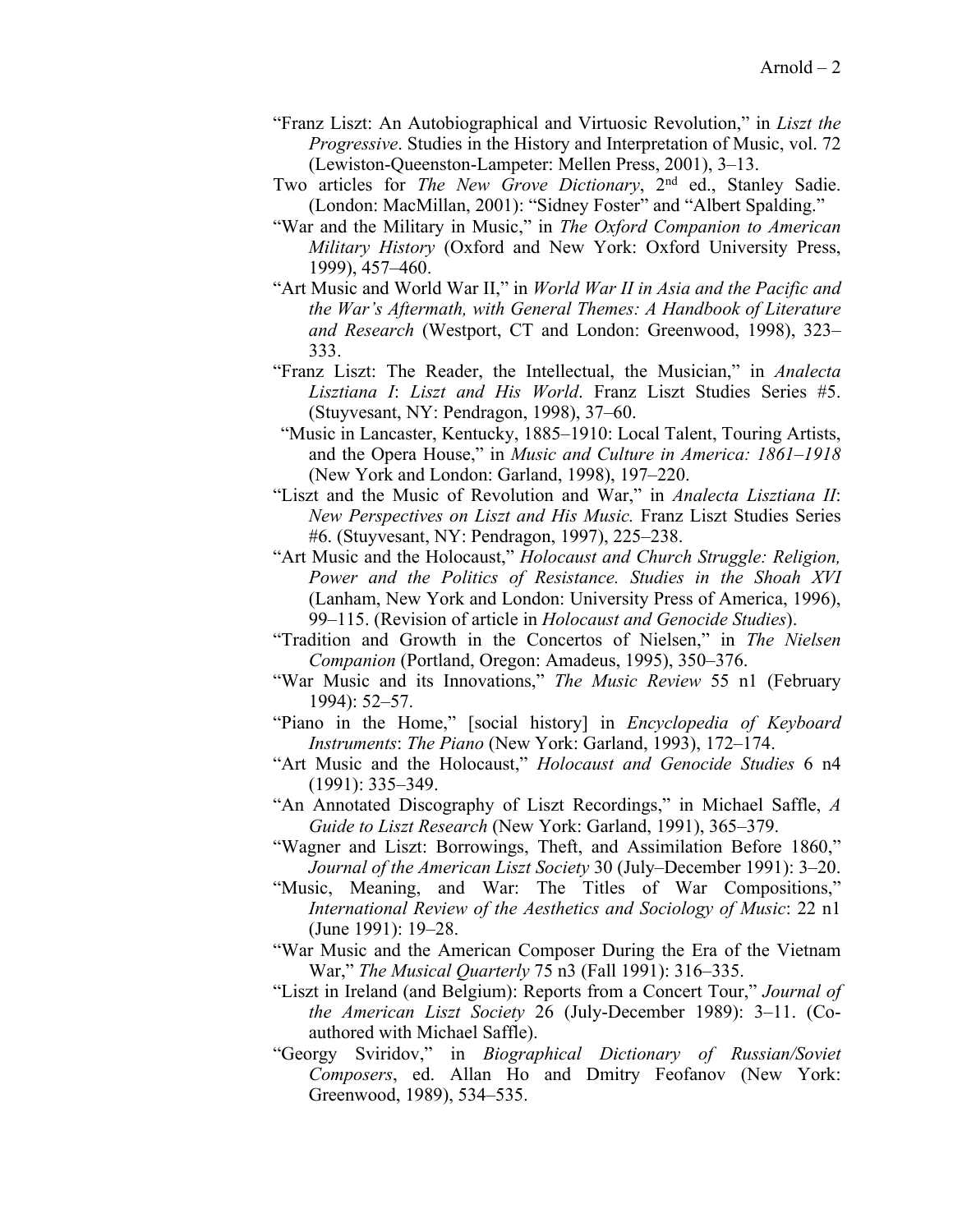- "Recitative in Liszt's Solo Piano Music," *Journal of the American Liszt Society* 24 (July-December 1988): 3–22.
- "The Role of Music in the U.S.S.R., the U.S.A., and Germany During World War II," *Emory Journal of International Affairs*, 5 No. 1 (Spring 1988): 37–43.
- Seven articles for *The New Grove Dictionary of American Music*, ed. H. Wiley Hitchcock and Stanley Sadie (London: MacMillan, 1986): "Akiro Endo"; "Sidney Foster"; "Ray Lev"; "Jerome Lowenthal"; "Albert Spalding"; "Tossy Spivakovsky"; "James Sykes."
- "Liszt Research and Recordings" 1982–1986, *Journal of the American Liszt Society* (Co-authored with Allan Ho): 20 (December 1986): 4–29; 19 (June 1986): 23–42; 18 (December

# 1985): 36–46; 17 (June 1985): 24–38; 16 (December 1984): 35–52; 15 (June 1984): 105–138.

#### **REVIEWS**

- 1984– Shay Loya. *Liszt's Transcultural Modernism and the Hungarian Gypsy Tradition.* Review for *Nineteenth-Century Music Review* (April 2014): 1-4.
	- Adrian Williams, ed. *Franz Liszt: Selected Letters*. London: Oxford University Press, 1999. Reviewed in *MLA Notes* (March 2001): 642– 644.
	- "International Liszt Symposium, Stockholm May 9–12, 1996," *Liszt Saeculum* 57 (1996): 38–39.
	- Adrian Williams. *Portrait of Liszt.* London: Oxford University Press, 1990. Reviewed in the *Journal of the American Liszt Society* 29 (January-June 1991): 67–68.
	- George Rochberg. *The Aesthetic of Survival: A Composer's View of Twentieth-Century Music*. Ann Arbor: University of Michigan Press, 1984. Reviewed in the *Journal of the American Liszt Society* 29 (January-June 1991): 72–73.
	- Havergal Brian. *The Complete Music for Solo Piano*. London: The Havergal Brian Society, 1985. Reviewed in *MLA Notes* (March 1988): 577–578.
	- Pierre Boulez. *Douze Notations*. Vienna: Universal Editions, 1985. Reviewed in *MLA Notes* (March 1988): 580–581.
	- Piano Works by Warner Heider, Andrew Imbrie, Tania Leon, and Claude Ledoux. Reviewed in *MLA Notes* (March 1988): 581–582.
	- Gaetano Donizetti. *Opere Complete Per Pianoforte a 4 Mani and Tutte Le Opere Per Pianoforte*, edited by Petro Spada. Rome: Boccaccini & Spada Editori, 1983. Six volumes. Reviewed in *MLA Notes* (December 1986): 416–417.
	- Ernst Linko. *Trio for Piano, Violin and Cello*, Op. 9. Helsinki: Edition Fazer, 1981. Reviewed in *MLA Notes* (March 1985): 594–595.
	- *Russische Klaviermusik: 1780–1820*, edited by Alexey Lubimow. Wilhelmshaven: Heinrichshofen's Verlag, 1983. Reviewed in *MLA Notes* (June 1984): 888–889.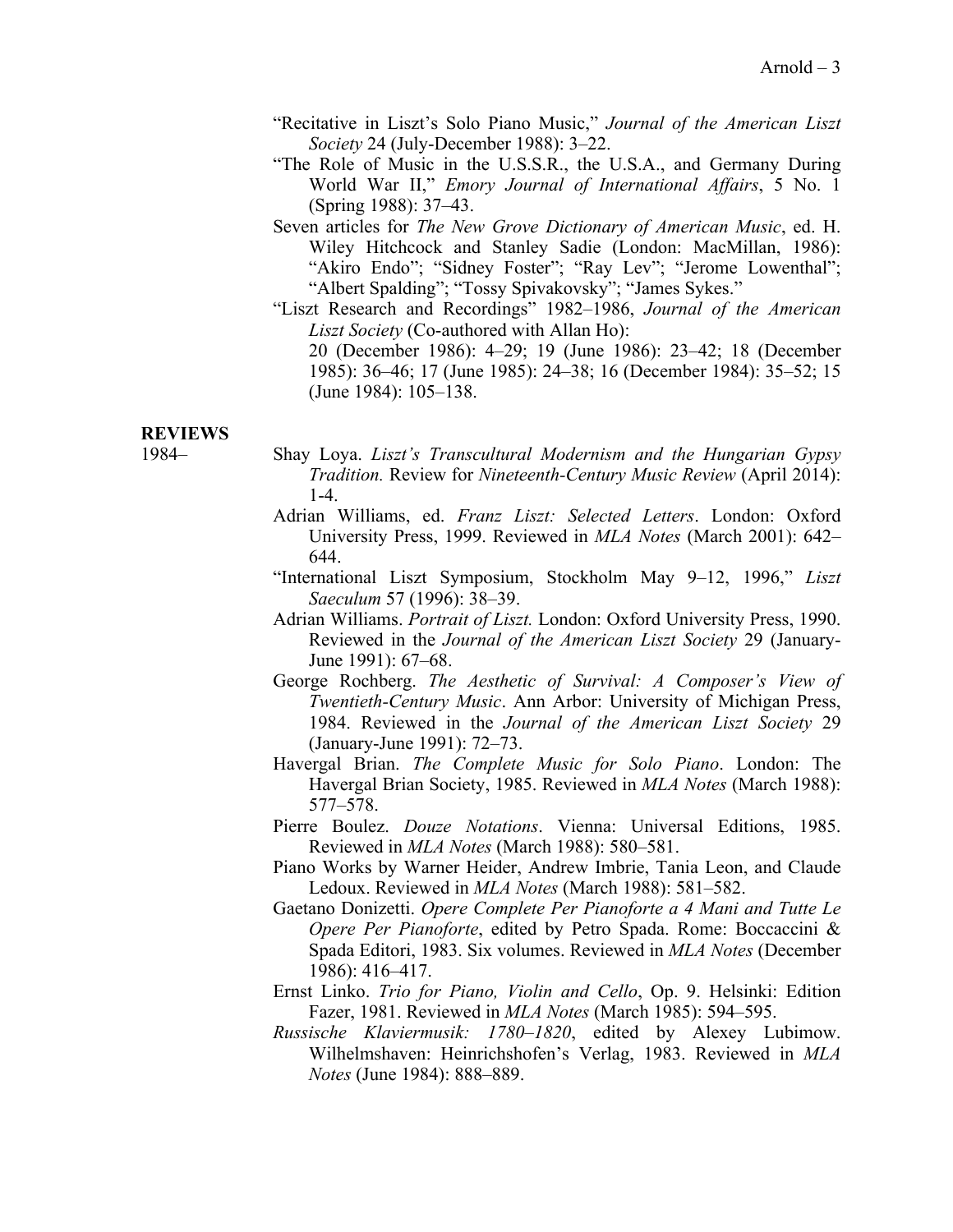#### **EDITOR**

1985–90 Visiting Editor of *The Journal of the American Liszt Society* for volumes 26 and 27, 1989–90. Editor of *The Medtner Society Newsletter,* 1985.

# **PAPERS PRESENTED**

- 1983– "Where the Music Leads: 9/11 and Compositional Redirection in Ellen Taaffe Zwilich's Clarinet Concerto," South-Central Chapter of the American Musicological Society, Bellarmine University 12 March 2021 (conference via zoom).
	- "Liszt and Brahms: Approaches to the Lied during the War of the Romantics," American Liszt Festival, (lecture recital), Arizona State University, 27 October 2019.
	- "Early, Late, and Last Thoughts: Liszt's Songs 1839 to 1886," invited paper given at "Der Ganze Liszt – Liszt Interpretationen: Internationaler Kongress," Weimar, Germany, 21 October 2011.
	- "Liszt and the Opera," South-Central Chapter of the American Musicological Society, Johnson City, TN, 7 March 2003, *in absentia*. Read by Diana Hallman.
	- "Freudvoll *und Leidvoll*: Liszt's Developing Vision in his German Lieder" at the South-Central Chapter of the American Musicological Society, Lexington, KY, 26 March 1999.
	- "Visions and Revisions: Looking into Liszt's 'Lieder'" invited paper given at the Bellagio Liszt Conference, Bellagio, Italy, 14–18 December 1998.
	- "The Dark Side of the Music and Musicians of the Nineteenth Century," invited paper given at the Great Romantics Festival in Hamilton, Ontario, 8 October 1998.
	- "Franz Liszt's Sonata in B Minor: A History of its Critical Reception and an Interpretative Analysis of its Recorded Legacy." I was one of six participants and panelists presenting topic papers on current research in an "AMS Special Session: Liszt" at the national meeting of the American Musicological Society Meeting, Phoenix, 31 October 1997.
	- "And I too am a Painter: Liszt and Paganini," invited paper given at the American Liszt Society in Hamilton, Ontario, 24 October 1996.
	- "Franz Liszt: An Autobiographical and Virtuosic Revolution," invited paper given at the International Liszt Symposium in Stockholm, Sweden, 9–12 May 1996.
	- "Music at the Turn of the Century: Lancaster, Vaudeville, and the Opera House," given at the South-Central Chapter of the American Musicological Society, Georgia State, 7 April 1995.
	- "Franz Liszt as Reader, Intellectual, and Musician," invited paper given at the "Liszt and His World" conference, Virginia Tech, 22 May 1993.
	- "The Thinker from the Thought: Wagner and Anti-Semitism," Colloquium participant sponsored by The Center for Language, Literature, and Culture, Emory University, 3 March 1993.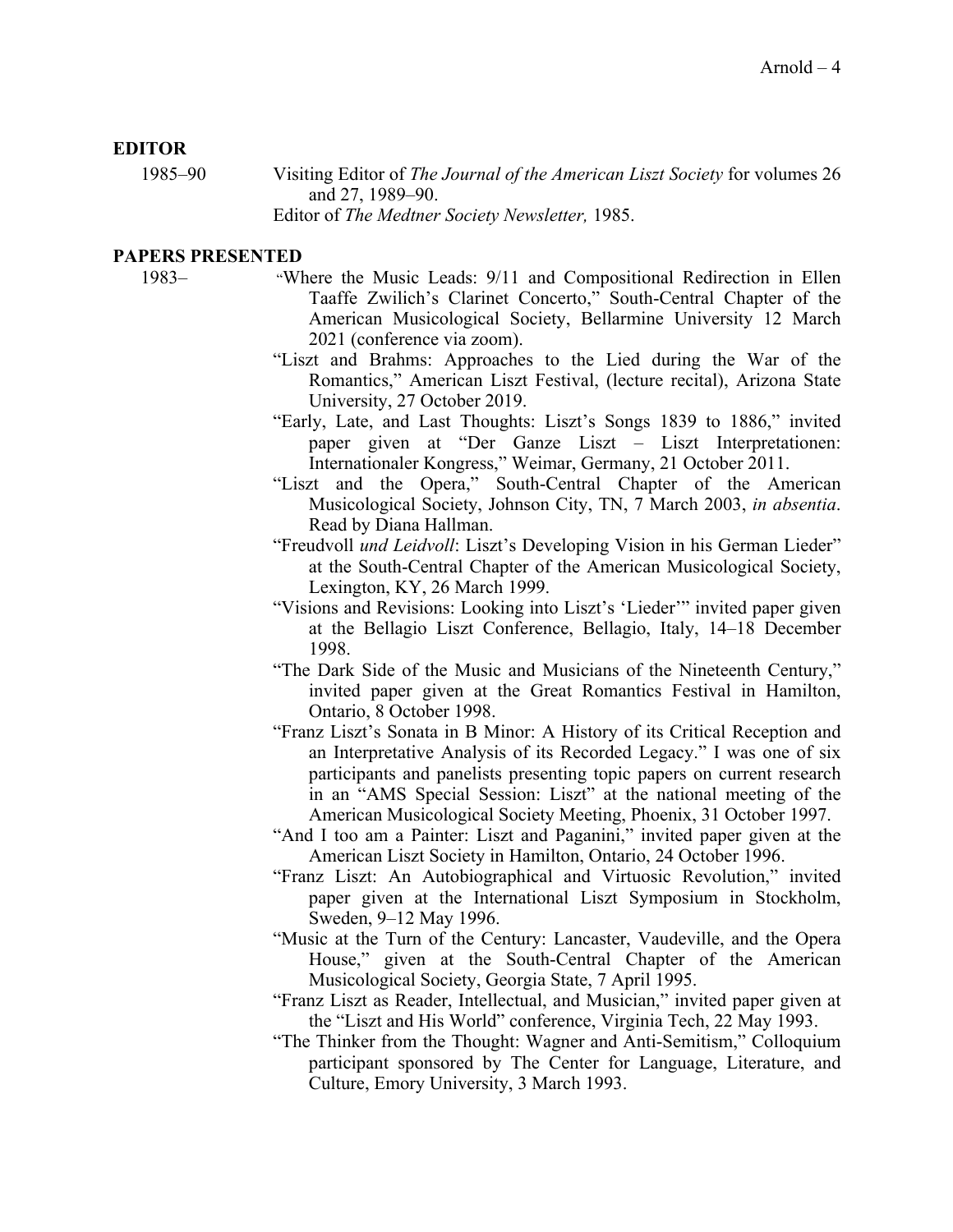- "Wagner and Liszt: Borrowings, Theft, and Assimilation Before 1860," given at the South-Central Chapter of the American Musicological Society, Vanderbilt University, 23 March 1991.
- "The Title or the Music: A Look at Selected Compositions Related to War," given at the South-Central Chapter of the American Musicological Society in Milledgeville, GA, 1 April 1989.
- "War Music: Vietnam and Beyond," given at the Symposium of the International Musicological Society and Festival of Music in Melbourne, Australia, 30 August 1988.
- "War Music: A Reflection of Society," invited paper given at the Chesapeake Chapter of the Music Library Association in Blacksburg, VA, 14 May 1988.
- "Instrumental Recitatives in Liszt's Solo Piano Music," given at the South-Central Chapter of the American Musicological Society in Knoxville, 15 April 1988.
- "Innovations in War Music," given at the South-Central Chapter of the American Musicological Society in Danville, KY, 28 March 1987.
- "Composers and Peace Music," given at the Shalom Symposium in Lexington, KY, 2 November 1986.
- "Franz Liszt: His Influence on Nineteenth and Twentieth-Century Composers," given at Centre College, 15 January 1986.
- "War, Destruction, and the Apocalypse in Music Since World War II," given at the South-Central Chapter of the American Musicological Society in Jefferson City, TN, 6 April 1984.
- "The Four-hand Piano Music of Johann Nepomuk Hummel," given at the American Liszt Society Festival, Atlanta, GA, 20 October; and the University of Kentucky, 17 November 1983.

# **PERFORMANCES AS COLLABORATIVE AND SOLO PIANIST**

- 
- 1995– (all vocal performances are with Elizabeth Packard Arnold, soprano, unless noted otherwise)

#### **National/International**

- "Accompanist for a lecture recital "A Musico-poetic Analysis of Selected Lieder by Women of the Classic Period" presented at the online 2020 College Music Society National Meeting (Fall 2020)
- "Liszt and Brahms: Approaches to the Lied during the War of the Romantics," American Liszt Festival, (lecture recital), Arizona State University (27 October 2019)
- "The Late Songs of Franz Liszt" (lecture recital), University of Alabama-Birmingham, AL, 15 October 2014
- "Liszt Late Songs and Solo Piano Music inspired by Wagner," American Liszt Festival, University of San Francisco, CA, 1 June 2013
- "Liszt and Baber Songs," Ft. Smith, Arkansas, 24 March 2013
- All Liszt Song Recital consisting of 21 songs, "Der Ganze Liszt Liszt‐Interpretationen: Internationaler Kongress," Weimar, Germany, 20 October 2011